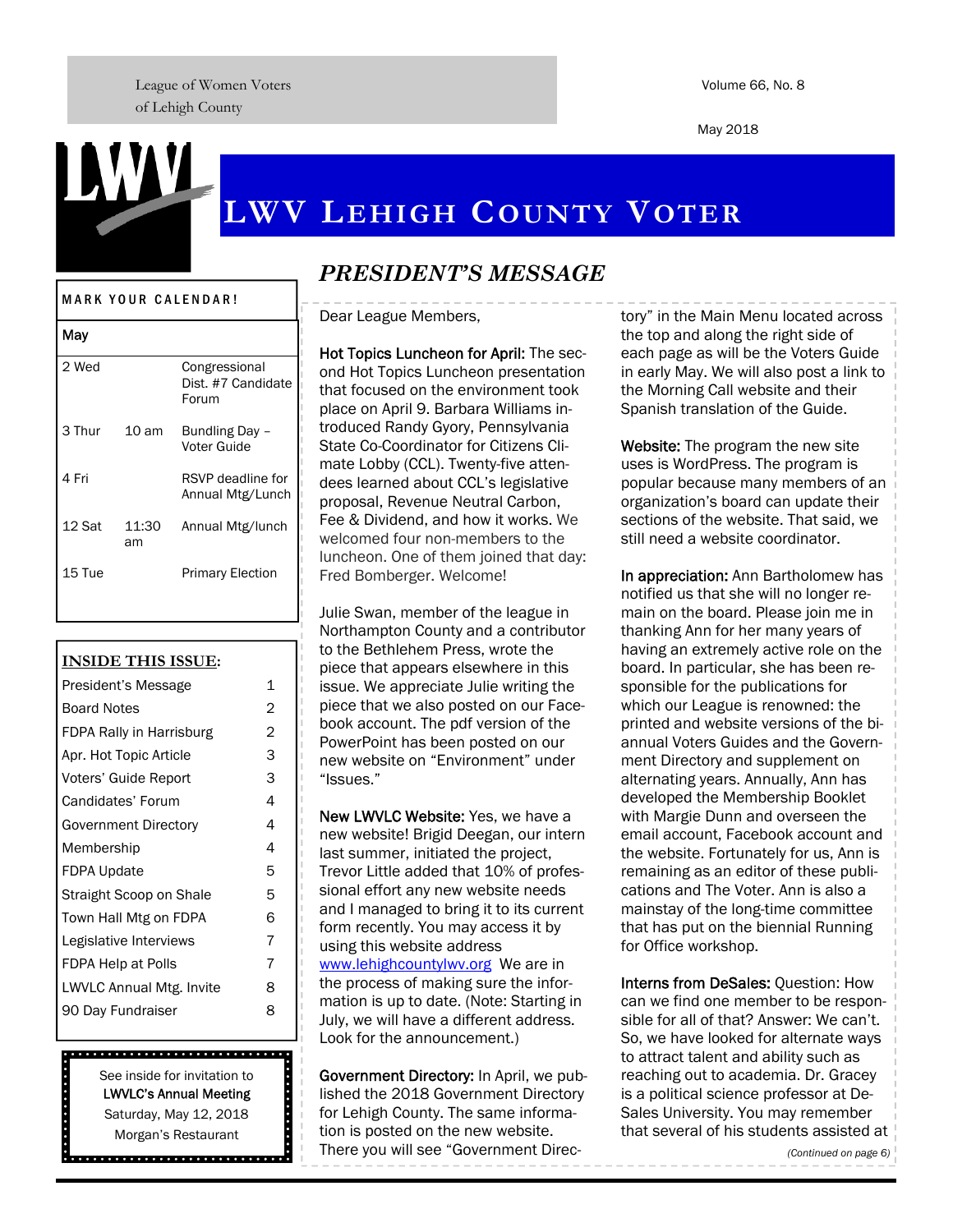## **BOARD NOTES**

The Board of the Lehigh County League of Women Voters met Thursday, April 12, 2018, at the Woodlands Personal Care Home. Here are highlights of the meeting.

- Barbara Williams, Treasurer, reported that the Treasury balance for the month ending March 31, 2018 was \$19,997.52. She also presented the 3rd Quarter Treasurer's balance.
- Board members voted to add to our league's Election Policy a section entitled, Local League Criteria on Organizing a Candidate Forum which states that "*our league will*

*conduct a candidate forum only when we have a community organization willing to assist in sponsoring and publicizing it and in finding a suitable location*." This formalizes the process we have been following in past years.

- Ann Bartholomew reported that a number of candidates have not responded to our local Voters Guide questionnaire. She will check with the state league to see if the missing responses were sent to its website.
- The Government Directories have been printed. Ann Bartholomew

and Janet Little prepared the distribution lists and Janet bundled the directories into groups of 25. Board members took packets of Directories for distribution.

 Janet Little reported that the planning committee for the Running for Office workshop had met recently and put together a timeline for the event. Plans are to hold the workshop in early 2019.

> Molly Faust **Secretary**

## **DESPITE STORMY WEATHER, "RALLY TO RECLAIM OUR DEMOCRACY" SHOWERS THE CAPITOL WITH HUNDREDS OF SUPPORTERS**

Although final numbers are not official at this time, the Capitol Rotunda was packed with Fair Districts PA supporters as well as groups from Common Cause, the League of Women Voters, March on Harrisburg, and groups from the Unitarian Universalist Good Government groups.

The ground-floor level of the Rotunda was filled with people, and many lined the railings all the way up to the fourth level of the Capitol Building. A number of legislators commented that in their time in Harrisburg, they have *never* seen this number of citizens for a single issue!

Attendees heard short speeches from: Carol Kuniholm, Rep. Steve Samuelson (D) and Rep. Eric Roe (R), the cosponsors of HB 722, David Thornburgh from the Committee of 70, the League of Women Voters, and a few County Commissioners from Clinton County. This is the first County, predominantly Republican, that has completely endorsed both bills from all the twenty-something municipalities within their county. The crowd also heard an impassionate speech from the County Chairman from Cumberland County which was the very first municipality to create a resolution of support.

Signs conveyed many messages to the legislators like: "End Gerrymandering Now," "Gerrymandering is Unpatriotic," "The Gerrymander Ate My Vote," "Slay the Gerrymander," and even some signs specifically directed to legisla-

tors like Rep. Ryan Mackenzie to "Pass HB 722 Now!" Chants were heard throughout the Rotunda as well. "This is what Democracy looks like," and even a song about ending gerrymandering that was sung to the tune of the Battle Hymn of the Republic.

As stated, the weather was certainly stormy, but the mood and energy were extremely upbeat and it is very evident that redistricting reform is a topic that is not going away anytime soon!

Mary Erdman, VP Action Chair, FDPA Liaison



*Scene from April 16 rally in Harrisburg* 

#### Opportunities to become involved:

- Help with bundling and delivering the Voters' Guide—May 3, 2018
- Help with delivering the Government Directory—April & May, 2018
- Attend Annual Meeting—May 12, 2018
- Volunteer to help FDPA at polls—May 15, 2018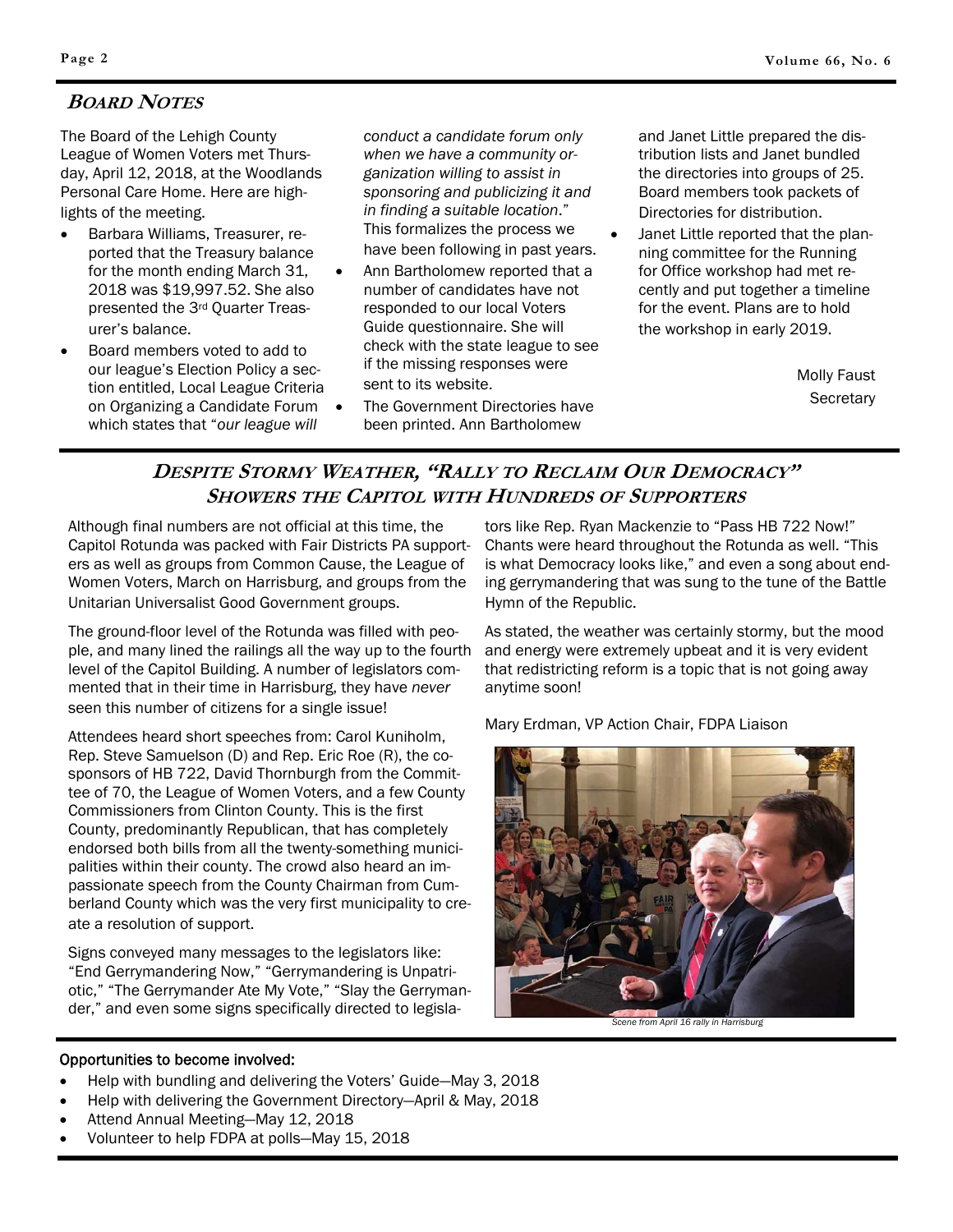# **APRIL HOT TOPICS: CITIZENS' CLIMATE LOBBY**

Those of us who are concerned about the impact of climate change on our future, which should be everyone, could come away from the April 9 Hot Topics luncheon a little more hopeful that something might be done.

Randy Gyory of the Citizens Climate Lobby, Lehigh Valley chapter, filled the audience in on the effort his group is making to get legislation adopted which would start weaning the country off its reliance on fossil fuels. The group, which was founded in 2007 and now has 90,000 members in 450 chapters nationwide, has developed a proposal called a Carbon Fee and Dividend, and is now lobbying elected officials in favor of the proposal. The proposal would involve charging businesses a steadily rising fee on carbon emissions, until we get to 10 percent of the 1990 emissions totals, and also distribute a dividend to American households to offset the rising costs that would be the inevitable result of businesses passing the added cost of the fees on to consumers.

Gyory started by reviewing the evidence that there is climate change, its impact and what is causing it, information most of those in the audience were well aware of. An uptick in asthma cases in children, destructive parasites in places where it was formerly too cold for them to live, like

Alaska, and sea level rise which is causing regular flooding in places like Miami, are just some of the impacts, although he stressed, "not every weather event is caused by climate change." However, 97 percent of peerreviewed scientists agree that climate change is real and the primary driver of it is man-made, the result of burning fossil fuels.

Because of the impact on Miami, he said, two U.S. representatives from that area have formed a bipartisan coalition to address the issue. Now 72 members of Congress have joined that coalition.

Other governmental agencies are also beginning to take action, he said. In Norfolk, Va., where flooding is also an everyday occurrence, "the Navy is not waiting around to do something."

His organization is focusing its efforts on meeting with elected representatives to educate them on the Carbon Fee and Dividend proposal. He said the Climate Change Lobby urges its members to show respect and appreciation when meeting with their Congressional representatives, even when those representatives may be resistant to its proposal.

As a result, "we're seeing a change in attitude," he said. The proposal is not a panacea, he said, but "even if [it]

didn't impact global warming, [their] study shows it would be good for the country."

It would encourage job growth, even in places like Texas and Oklahoma, where it would create new jobs to offset losses in the fossil fuel industry. The dividend piece of the proposal would also return money to individual households which would reach \$288 per month per family within 10 years.

And billions of dollars will be saved by reducing pollution, he maintained.

On other fronts, a group of Republicans, calling themselves the Climate Leadership Council, has a proposal very similar to that of the Climate Change Lobby. Among its members are James Baker and George Schultz, and their proposal is supported by many major companies, including Exxon, BP and Shell.

A market-based approach is essential, Gyory said, if Congress is going to sign on. "I want to instill hope in people," he said. "This is just the start."

Julie Swan LWV of Northampton County

(The PowerPoint of presentation is posted on our new website—look for "Environment" under "Special Interests")

## **VOTERS GUIDE**

Candidates have sent their responses to our non-partisan questionnaire for the Voters' Guide for Primary Election 2018, and it's been sent to The Morning Call for publication.

 The newspaper always gives us a generous number of extra copies to distribute around the county. Once again, Pat and Burke Swan have offered their home for us to do this. This will be on the same day as the guide is published– Thursday, May 3. Please come about 10:30 am unless you have made arrangements with me or Pat to pick up copies later in the day.

If you are new to this, this involves a counting party at which we make bundles of varying numbers and mark them

for delivery to libraries, community centers, social agencies, and various other places where voters can picked them up. We are usually finished about noon, then depart to make our deliveries.

 The Swans' address and phone number are in the membership booklet you recently received. Please email lwvlehigh@yahoo.com if you can come to help.

Ann Bartholomew, Board, Government Directory, Voters Guide, Website

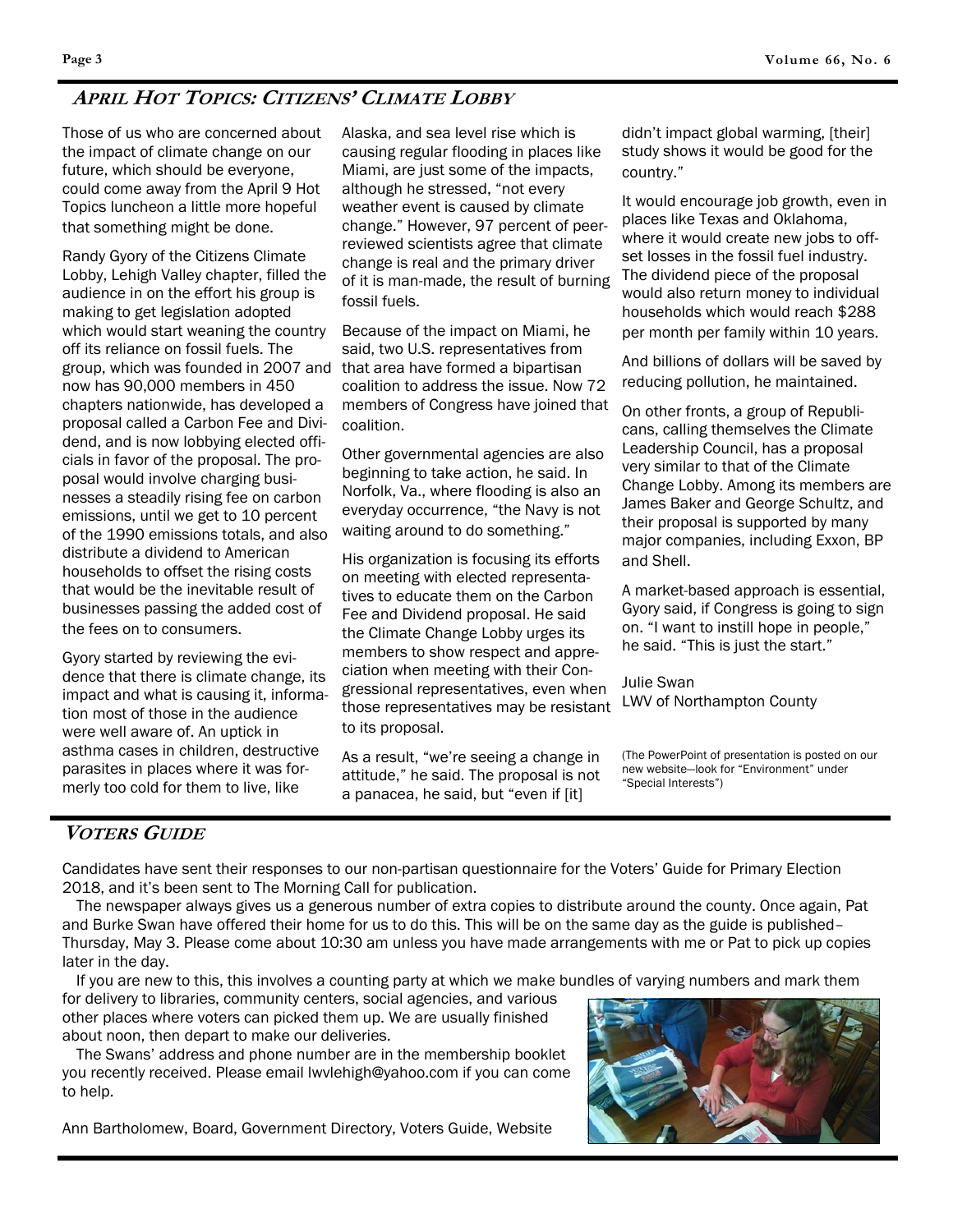## **CANDIDATES' FORUM: PENNSYLVANIA'S 7TH CONGRESSIONAL DISTRICT**

The League of Women Voters of Lehigh and Northampton Counties are co-sponsoring a Candidates' Forum on Wednesday, May 2<sup>nd</sup>, 2018, from 7:00pm to 8:30pm. The Forum is being hosted by Northampton Community College and will take place in Alumnae Hall on the main campus located at 3835 Green Pond Road, Bethlehem, PA 18020. Doors open at 6:30pm to allow some time to meet and greet your candidates. Parking is plentiful.

The Honorable Charles W. Dent of the former 15<sup>th</sup> Congressional district is retiring in 2018. As a result of the court petition brought by the League of Women Voters, et al., against the Commonwealth of PA, et al., the PA Supreme Court has issued a remedial map which puts Lehigh, Northampton, and part of Monroe in the newly formed 7<sup>th</sup> US Congressional District.

There are two Republicans: Dean Browning and Marty Nothstein, and six Democrats: David Clark, Rick Daugherty, Greg Edwards, John Morganelli, Roger Ruggles, and Susan Wild vying for this Congressional District seat. All of these candidates have been invited to this forum.

Please bring questions on issues you feel are important for these candidates to answer. This forum is a chance for you to become more informed before Election Day, Tuesday May 15th.

Barbara Williams, VP Voter Services

## **GOVERNMENT DIRECTORY**

The "big" Government Directory has been published and distributed to most of the places around the county that receive complimentary copies. The 2018 directory focuses primarily on elected officials in Lehigh County municipalities and school boards.

This was an effort involving a lot of League members. First and foremost, we owe a huge debt to one of our student members, Kaitlyn Moyer, who volunteered to do the typesetting – a complex and time-consuming job.

Thank you very much to everyone who made calls and sent emails to collect information for the directory. It's pretty much up to date, but as soon as it was sent to Christmas City Printing we saw announcements of changes on local boards. We have made as many corrections on our website as we can, but you should be aware that *your help* is invaluable in learning who resigns, and the names of appointed replacements. Whenever you hear of this taking place in your own municipality or school district, please email us the new information so we can

update the website. Don't make an assumption that someone else has already done this!

So many of you volunteered to distribute the directories that it was easier than in past years to get them all out to the public. Thank you to Doris Glaessmann, Jan Little, Sue Phillips, Pat Hudson, Mary Erdman, Pat and Burke Swan, Kathy Stagl, Cecilia Birdsell, Barb Williams, Mary Anne Stinner, Molly Faust and Ken Baumert, Margie Dunn, Lynn Kokolus, and Ken Mohr. (If I have omitted your name, I apologize.)

Thanks also to our donors whose contributions helped make the publication affordable. Their names are on the back of the directory. We plan on sending a copy to all League members along with the Voters' Guide, and we'll have extra copies at the Annual Meeting for those who want a few for other organizations with which they are active.

Ann Bartholomew, Board

## **MEMBERSHIP**

By now you should have received our updated Membership Booklet for 2018. If you did not receive it in the mail, please call me at 610 298-8946 or email-

## mdunn75@hiotmail.com.

I am pleased to announce we had two new members join our League. Kathleen had attended a few Fair Districts meetings and was impressed by the presentations from our League members. She also researched us on the web. She is an English teacher at Phillips High School, is married and has an 8-year-old son. Please add their information to your Membership Booklet. Margie Dunn

Fred Bomberger 322 S 18th St Allentown, PA 18104

Kathleen Smith 914 5th Ave Bethlehem PA 18018 610 570-3203 Katiehsmith79@gmail.com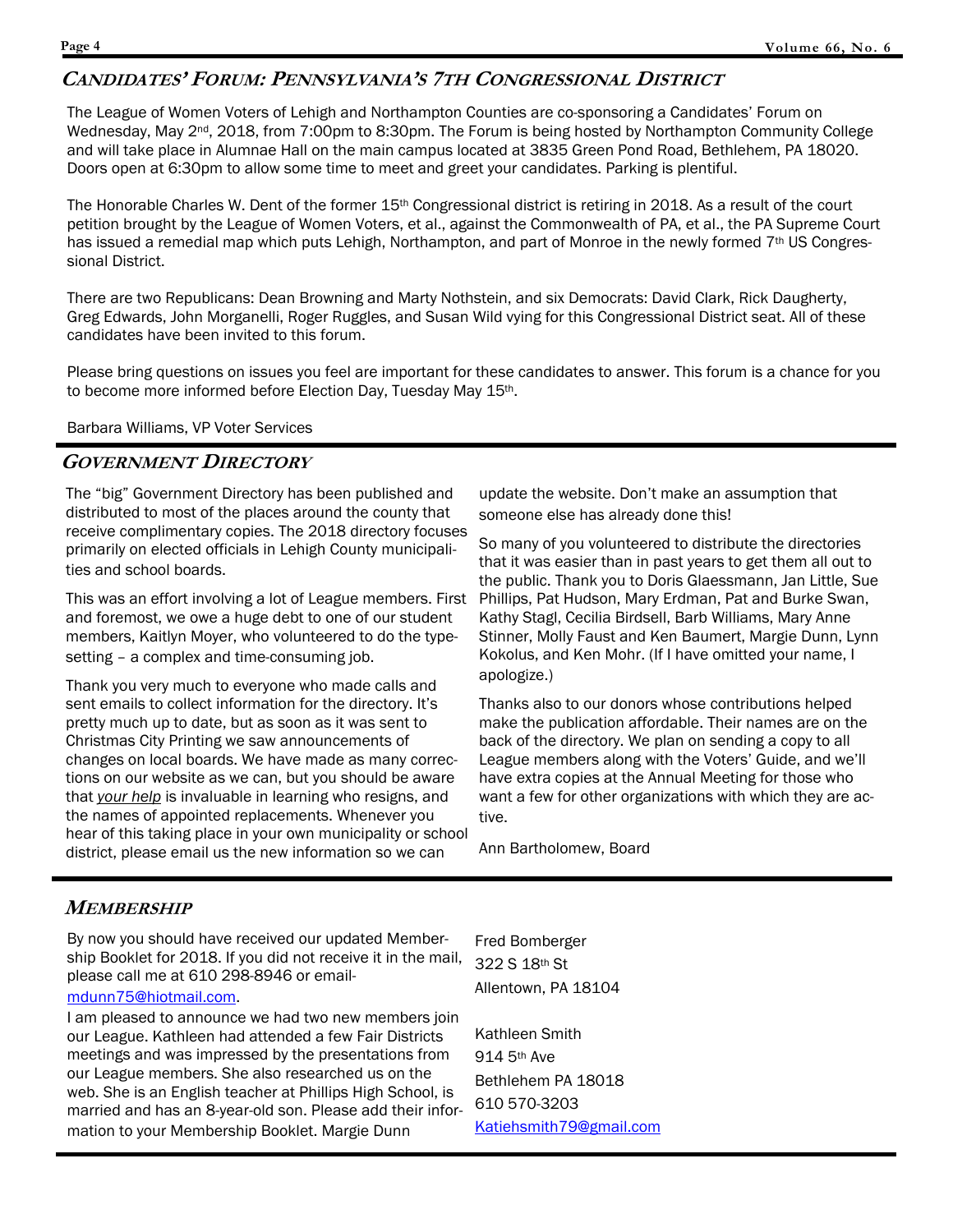## **FAIR DISTRICTS PA UPDATE AS OF APRIL 15, 2018**

#### LEGISLATOR SUPPORT FOR AN INDEPENDENT CITIZEN **COMMISSION**

*The following legislators have signed on as cosponsors*: SB22: Boscola (D-18) and Senator Scavello (R-40) are primary sponsors; Senator Browne (R-16) is a cosponsor. HB722; Samuelson (D-135) is one of the primary sponsors; Freeman (D-136), Schlossberg (D-132), Simmons (R-131), McNeill (D-133), Schweyer (D-22) are cosponsors. *The following legislators have not yet signed on as cosponsors*: HB722: Day (R- 187), Emrick (R- 137), Hahn (R-138), Mackenzie (R- 134), Mako (R- 183).

As a constituent, please thank those who are sponsors and ask those who are not yet to become a cosponsor of the original HB722.

**ACTION ALERT: On April 11 the House State Government** Committee amended HB722, replacing the independent citizen commission with a committee comprised of state legislators who would be selected by state legislators. A vote on the floor may occur after this issue goes to press. If that amendment, which FDPA does not support, is still in play, please let your legislator know you want them to support the independent citizen commission, not the legislator committee.

COUNTY/MUNICIPAL SUPPORT FOR AN INDEPENDENT

CITIZEN COMMISSION: We are working with residents in counties and municipalities across the state to pass resolutions *or* go on record supporting the formation of an independent citizen commission to draw state and congressional legislative district boundaries.

Statewide Support: Twenty counties and 231 municipalities representing 49% of PA residents support creating an

independent citizen commission. If all pending requests get passed, county and municipality support would represent 77% of Pennsylvanians.

#### Lehigh Valley Support

*Supporting Counties/Municipalities:* Lehigh & Northampton Counties are supporters. Twelve Municipalities: North Whitehall Twp., Weisenberg Twp., Upper Saucon Twp., Upper Milford Twp., Williams Twp., South Whitehall Twp., Bethlehem City, Lower Macungie Twp., Bethlehem Twp., Easton City, Whitehall Twp., Lynn Twp.

*Six Requests Pending (upcoming meetings):* Please attend if you are a resident. Allentown, Coopersburg Boro (*May 15*), Palmer Twp., Washington Twp., Lowhill Twp., Macungie Boro.

*One Request Planned (upcoming meetings):* Emmaus Boro (*May 21*).

PLEASE NOTE: If you live, or know someone who lives, in a municipality not yet listed as a supporter (see below), please let our local Resolutions Coordinator, Rochelle Kaplan (kaplanr@ptd.net), know if you would consider (1) attending an upcoming municipal board meeting to show your support, (2) contacting your local board if you cannot attend their meeting, or (3) asking your municipal board to place the topic on their agenda. Rochelle can answer your questions and connect you with our printed resources and volunteer speakers.

#### UPCOMING EVENTS

For more info on events listed below and other events across the state go to www.FairDistrictsPA.com, select Events in upper right corner, scroll through events list.

Terry Schettini

## **STRAIGHT SCOOP ON SHALE**

Fittingly for April and Earth Day, our hot Topics Luncheon on the 9th was about climate change. However, awareness about the environment should be maintained year-round. Thanks to the PA League, funding is available to local leagues to increase the public's awareness about the environment year-round. The specific topic of Straight Scoop on Shale is the link between fracking for natural gas and plastics. Immediately, our League requested funding for an expert on this topic to speak at our first Hot Topics Luncheon on Monday, September 10. During the first conference call, it was rewarding to hear that our League took the first step toward taking advantage of this new source of funding.

But, you don't have to wait until September to learn more about these facts. Here is a link to a presentation Chair Heather Harr saw at a conference in NYC recently. https://www.dropbox.com/s/jp3rd6jyua9kasd/Kunkel%20EF18% 20presentation.pptx?dl=0. It was put together and delivered by Cathy Kunkel of the Institute for Energy Economics and Financial Analysis. It describes, from an economic perspective, the link between fracking and plastics. Heather Harr recommended slide 12, Industry Structure, to be very helpful. Slide 12 diagrams the flow from oil and gas to petrochemicals that can be turned into plastic products.

Soon, informational resources on environmental and health impacts of plastics, waste disposal issues, strategies for addressing plastics issues, alternatives to plastics and other innovative approaches will be made available on the new website under "Special Interests." Just click on "Shale."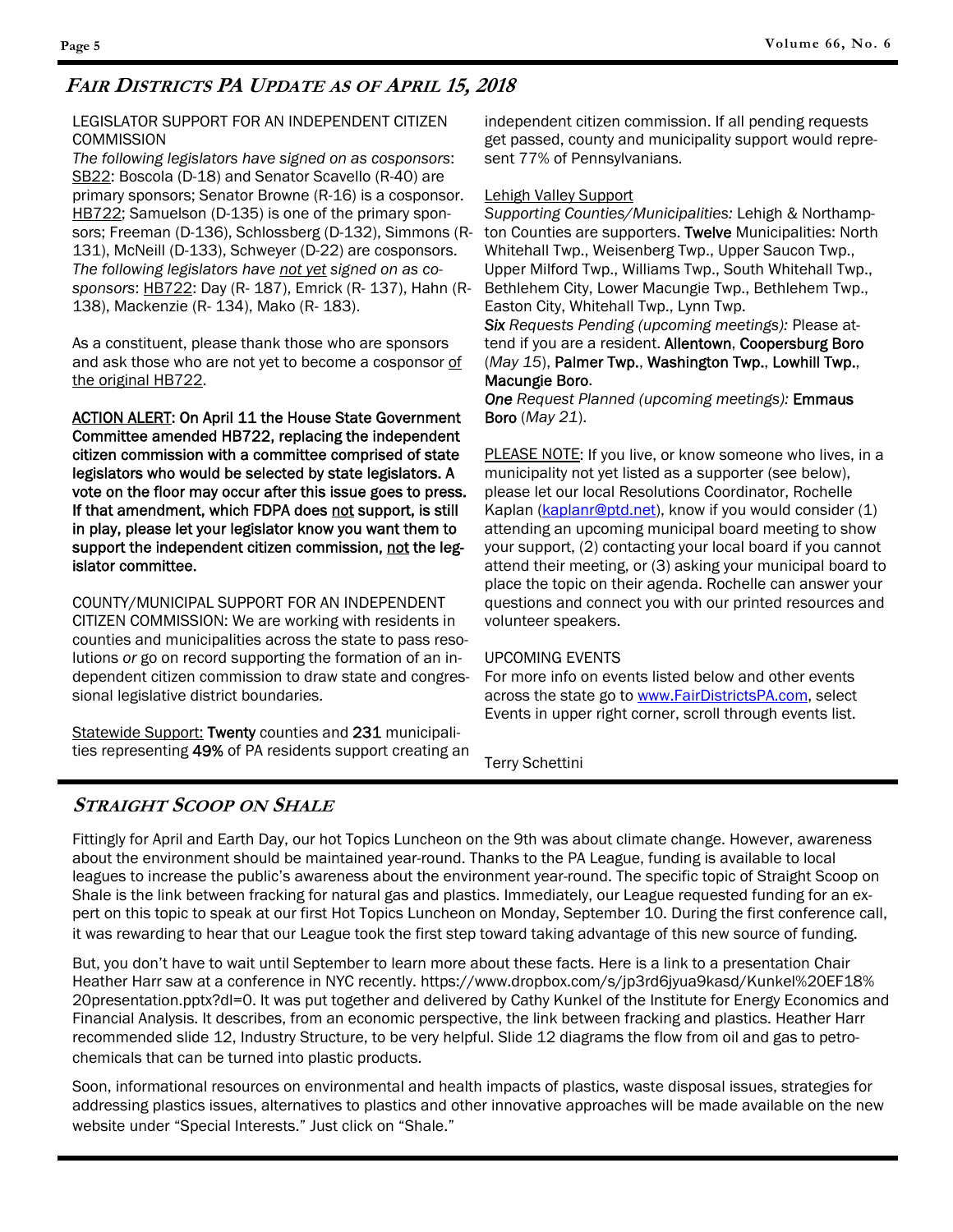## **NOMINATING COMMITTEE REPORT**

The Nominating committee has been working hard to fill the positions of our Board. We have several positions vacant this year. We need volunteers to join us as Vice President–Program, and to serve as Voter Newsletter Coordinator, Government Directory Coordinator and Voter's Guide Coordinator. We bid a farewell to Ann Bartholomew and Caryn Shoenthal. They have been on our Board for many years. The following slate will be voted on at the annual meeting:

**Officers**  President (2018-2019) – Jan Little Vice President, Voter Services (2018-2020) – Barbara Williams Vice President, Program (2018-2020) – No candidate Treasurer (2018-2020) – Barbara Williams

 Board Members Audrey Danek Kaitlyn Moyer Erin Ondush

Board members who were elected last year for two-year terms and whose terms will expire in 2019 are Ron Clever, Margie Dunn, and Mary Erdman.

Margie Dunn, Membership

# **FAIR DISTRICTS PA HOLDS SERIES OF TOWN HALLS WITH THREE MEMBERS OF CALIFORNIA'S CITIZENS COMMISSION FOR REDISTRICTING**

The same week that Sen. Mike Folmer (R) held the first hearing on SB 22 (3/27), a series of town halls were held around Pennsylvania by three of the 14 California Commissioners. As recipients of a grant from Harvard School of Government, these three members, a Democrat, a Republican and an Independent, explained the process of applying, being interviewed (on TV), and being chosen to be members of this first commission.

Their explanations sent a very clear message that "average citizens, working together, can create fairer, more responsive district maps."

The members were:

Gil Onto, a Republican architect from San Diego,

Jeanne Raya, a Democratic attorney from San Gabriel, and

Stan Forbes, an independent or "decline to state" almond farmer and private bookstore owner from Esparto.

It was amazing to hear how open and transparent the entire process of choosing members, holding hearings, and having discussions on how to redraw each district (with input from as many citizens from as many areas as possible) was conducted. They traveled with a TV crew and mapping specialists to each commission meeting since every meeting was televised for all California citizens to see. They commented that the biggest concern of most people was

that their "Communities of Interest" were not divided in the redrawing of new district lines.

California now has some of the most competitive Congressional and State legislative districts in the country and approval ratings (legislators) have grown tremendously throughout the state, from the single digits in some cases, to approval ratings of at least 50 percent.

The California project proves that it can be done and that the results are beneficial in many ways. The two bills: HB 722 and SB 22 have been patterned after the California model and the testimony of these members was an encouraging exchange..

Mary Erdman, VP Action, FDPA Liaison



*California Commissioners Town Hall Meeting*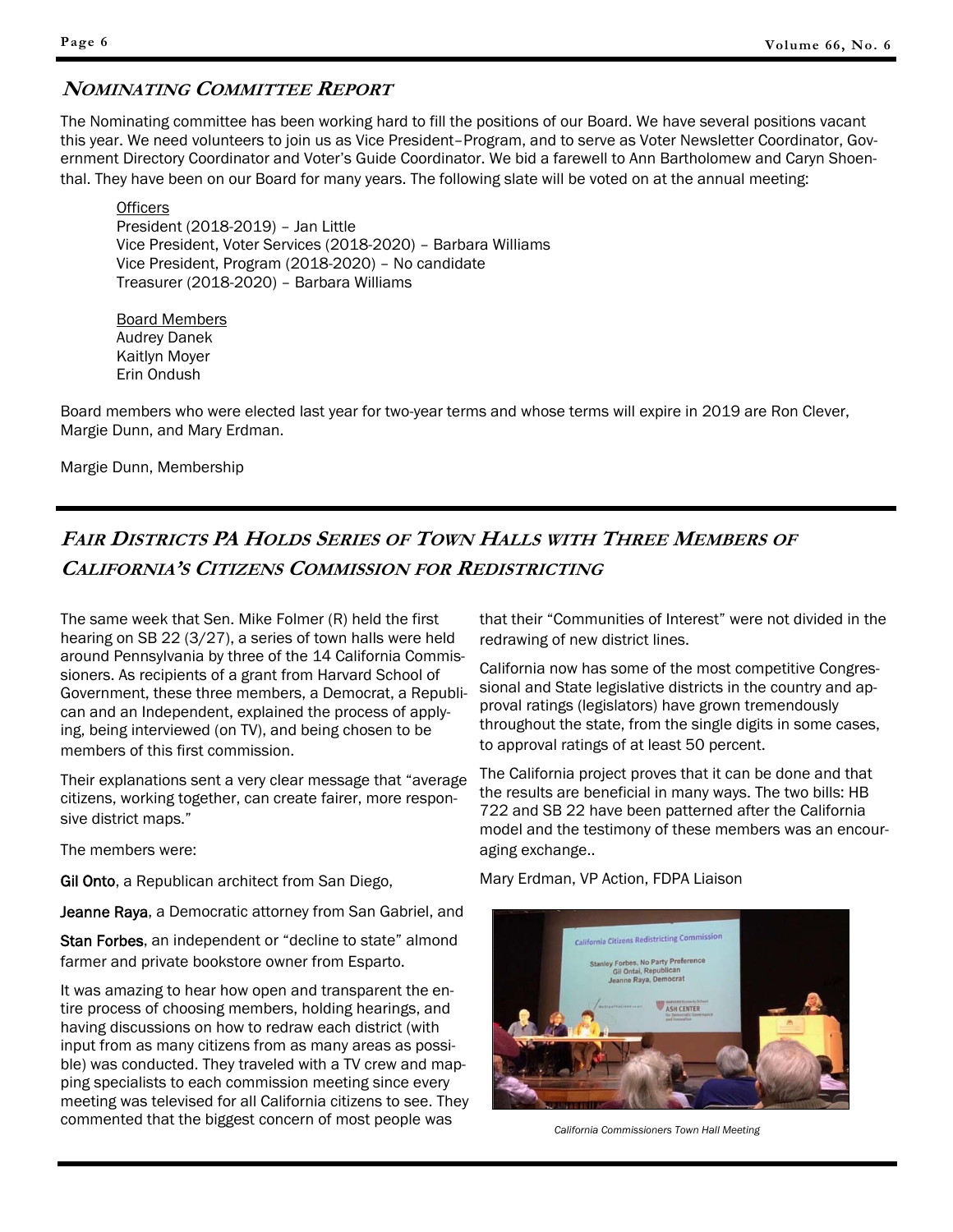## **PRESIDENT'S MESSAGE** *(*cont from page 1)

a candidates forum moderated by the Northampton County League last fall and joined members of FDPA interviewing voters coming out of the polling places on Election Day 2017. This time, Dr. Gracey is encouraging his students to apply for two internships we recently developed with his assistance and that of Career Services. The plan is, during the academic year that starts in August, the interns will serve on our board and work with other members to coordinate the new website and edit The Voter. However, there is no assurance that the same students will stay on throughout the two-year term or be available during the summer.

That is why we still need members to serve on the board as website coordinator and newsletter editor as soon as possible. Having the assistance of these interns will be a

#### huge help. Please contact Margie Dunn if you would like to learn more about the positions.

Running for Office workshop: Ann Bartholomew, Ken Mohr and Doris Glaessmann recently met with Professor Kellen Gracey to review the timeline for the Running for Office workshop that will take place on a Saturday morning in late January or early February 2019. The 4-hour training will most likely take place at DeSales University. Ken Mohr is smoothly transferring leadership of this committee to Dr. Gracey. We extend our gratitude to Ken Mohr for leading this committee the many years.

Janet Little, LWVLC President.

## **2018 LEGISLATIVE INTERVIEWS**

Thank you to the following members for their work contacting and speaking with local state legislators on behalf of our League and the Pennsylvania League.

#### Representatives

Legislative Interviews Completed

- Day: Mary Erdman, Jan Little
- Mackenzie: Jan Little
- Mako: Mary Erdman, Barbara Williams
- McNeill: Tom Ulrich, Jan Little
- Schlossberg: Susan Phillips, Marianne Phillips, Gabriel Tuttle
- Schweyer: Mary Erdman, Jan Little

Canceled by officeholder

Simmons: Ken Baumert, Molly Faust, Kathy Stagl

#### **Senators**

Legislative Interviews Completed

- Boscola: Susan McNamara, Tom Ulrich, Jan Little
- Browne: Mary Erdman, Ron Clever, Jan Little

In addition to thanking the valuable members listed above, we want to thank student members Audrey Danek, Kaitlyn Moyer and Erin Ondush for inputting the content of the reports into the online format provided by the PA League. Both efforts enabled the PA League to make the reports available to the public online much sooner. The reports are also available on our new website www.lehighcountylwv.org under "Special Interests."

# **FDPA—HELP AT THE POLLS**

The local chapter of Fair Districts PA covers both Lehigh and Northampton Counties; therefore, information sessions have been conducted in Districts PA, please contact both counties over the last few months. League members Mary Erdman and Terry Schettini made recent presentations in Schnecksville and Palmer and Bangor Town-Mary Erdman, FDPA Liaison ships.

If you would be interested in volunteering for a two or three hour block of time at the polls (May 15) for Fair Mary Erdman at: maryc.erdman@gmail.com. We could use your help! Thank You.



Carol Kuniholm, Chair of Fair Districts PA, gave strong testimony to the Senate State Government Committee recently. You can read the entire article on the FDPA page under "Special Interests" on our new website.